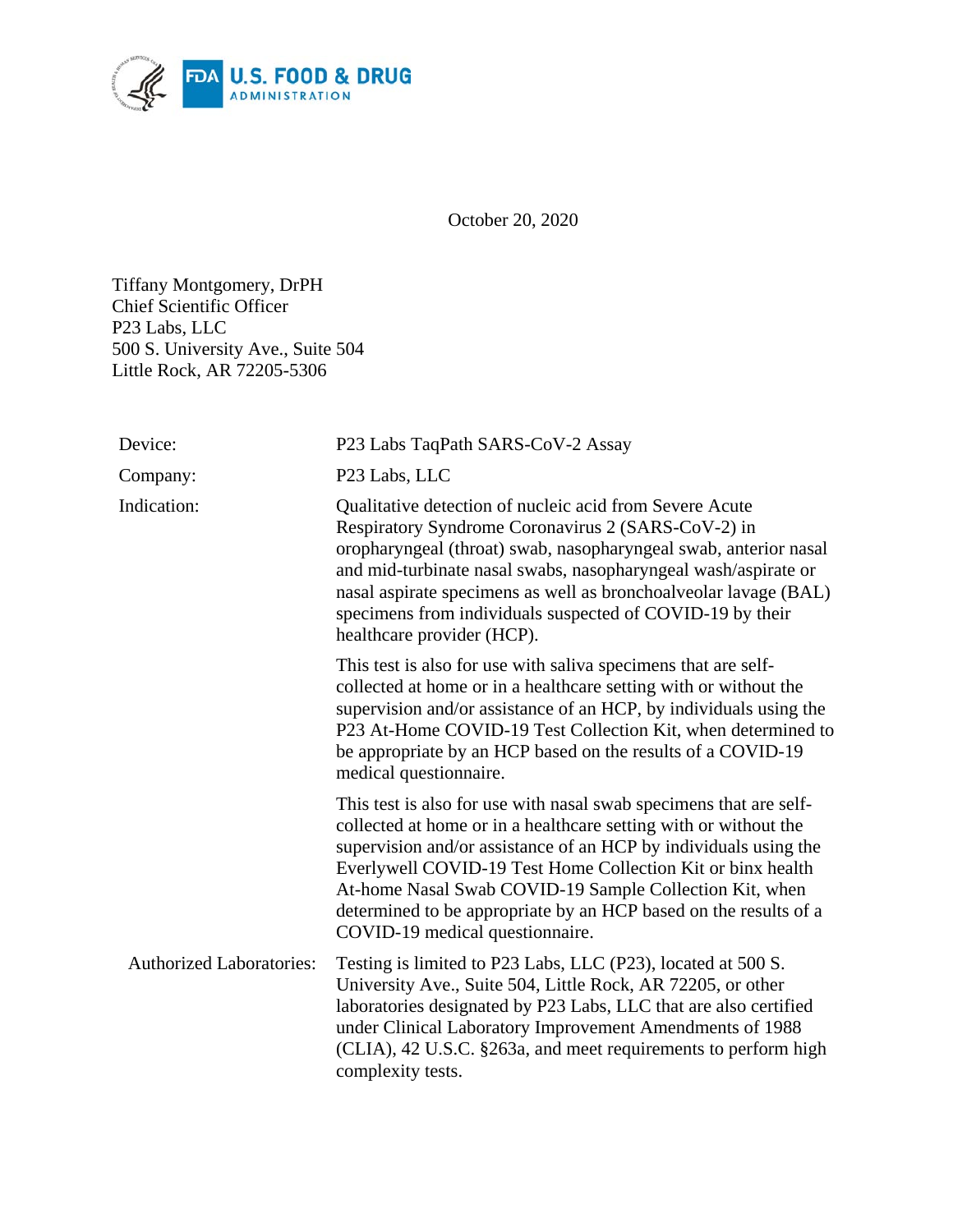Dear Dr. Montgomery:

On May 2[1](#page-1-0), 2020, based on your<sup>1</sup> request, the Food and Drug Administration (FDA) issued an Emergency Use Authorization (EUA) for emergency use of your product,<sup>[2](#page-1-1),[3](#page-1-2)</sup> pursuant to Section 564 of the Federal Food, Drug, and Cosmetic Act (the Act) (21 U.S.C. §360bbb-3). On June 17, 2020, FDA granted your request to update the authorized labeling.<sup>[4](#page-1-3)</sup> Subsequently, on July 10, 2020, FDA granted your request to reissue the EUA.<sup>[5](#page-1-4)</sup>

On September 21, 2020, FDA received a request from P23 Labs, LLC to amend the EUA. In response to that request, and having concluded that revising your EUA is appropriate to protect the public health or safety under section  $564(g)(2)(C)$  of the Act (21 U.S.C. § 360bbb- $3(g)(2)(C)$ , FDA is reissuing the July 10, 2020, letter in its entirety with the amendments incorporated<sup> $6$ </sup> to authorize the emergency use of your product. Pursuant to section 564 of the Act, Scope of Authorization (Section II) and Conditions of Authorization (Section IV) of this reissued letter, your product is now intended for the indication above.

<span id="page-1-0"></span> $\overline{a}$ <sup>1</sup> For ease of reference, this letter will use the term "you" and related terms to refer to P23 Labs, LLC.

<span id="page-1-4"></span><span id="page-1-3"></span> $<sup>4</sup>$  On June 17, 2020, your request was granted to update the EUA Summary and laboratory Standard Operating</sup> Procedures to: (1) update the Intended Use to include "*The P23 Labs TaqPath SARS-CoV-2 assay can be used with nasal swab specimens that are self-collected at home or in a healthcare setting by individuals using an authorized home-collection kit when determined to be appropriate by a healthcare provider,"* (2) include the Everlywell COVID-19 Test Home Collection Kit as an authorized home collection kit for use with the test and associated supporting data, (3) add an RNase P RT-PCR assay that will be run on all Everlywell collected samples, prior to running the P23 Labs TaqPath SARS-CoV-2 Assay, to control for adequate human specimen collection, (4) add previously collected clinical data for nasopharyngeal swab performance, and (5) add minor edits and clarifications. <sup>5</sup> The revisions to the May 21, 2020, letter and authorized labeling granted on July 10, 2020, include (1) updates granted on June 17, 2020, as described above (2) revision of the indication and Scope of Authorization to update use of your product with saliva specimens that are self- collected at home or in a healthcare setting, with or without the supervision and/or assistance of an HCP, by individuals using the P23 At-Home COVID-19 Test Collection Kit when determined to be appropriate by an HCP based on the results of a COVID-19 medical questionnaire, (3) revision of the indication and Scope of Authorization to update use of your product at P23 Labs, LLC (P23), located in at 500 S. University Ave., Suite 504, Little Rock, AR 72205, or other laboratories designated by P23 Labs, LLC that are also certified under CLIA, 42 U.S.C. §263a, and meet requirements to perform high complexity tests, (4) revision of the Scope of Authorization to include use of an RNase P RT-PCR assay run on all specimens selfcollected by individuals using authorized collection kits (nasal and saliva), prior to running the P23 Labs TaqPath SARS-CoV-2 Assay, to control for adequate human specimen collection, and (5) additional conditions of authorization specific to authorized laboratories. In addition, the HCP and Patient Fact Sheets were updated to reflect the revisions herein.

<span id="page-1-5"></span> $6$  The revisions to the July 10, 2020, letter include (1) revision of the indication and Scope of Authorization to update the use of your product with nasal swab specimens that are self-collected at home by individuals using the binx health At-home Nasal Swab COVID-19 Sample Collection Kit when determined to be appropriate by a HCP based on the results of a COVID-19 medical questionnaire, (2) minor edits in the EUA Summary and laboratory Standard Operating Procedures for clarification, and (3) updates to the intended use and fact sheets to reflect more recent authorizations.

<span id="page-1-1"></span><sup>&</sup>lt;sup>2</sup> For ease of reference, this letter will use the term "your product" to refer to the P23 Labs TaqPath SARS-CoV-2 Assay used for the indication identified above.

<span id="page-1-2"></span><sup>&</sup>lt;sup>3</sup> The May 21, 2020, letter authorized your product for the qualitative detection of nucleic acid from SARS-CoV-2 in oropharyngeal (throat) swab, nasopharyngeal swab, anterior nasal and mid-turbinate nasal swabs, nasopharyngeal wash/aspirate or nasal aspirate specimens as well as BAL specimens from individuals suspected of COVID-19 by their HCP. The test was also for use with saliva specimens that are either self-collected at home or in a healthcare setting under the supervision of an HCP, or collected by an HCP, using the OMNIgene·ORAL OM-505 Collection Device, when determined to be appropriate by an HCP. Testing was limited to P23 Labs, LLC (P23), located in Little Rock, AR, that is certified under CLIA, 42 U.S.C. §263a, to perform high complexity tests.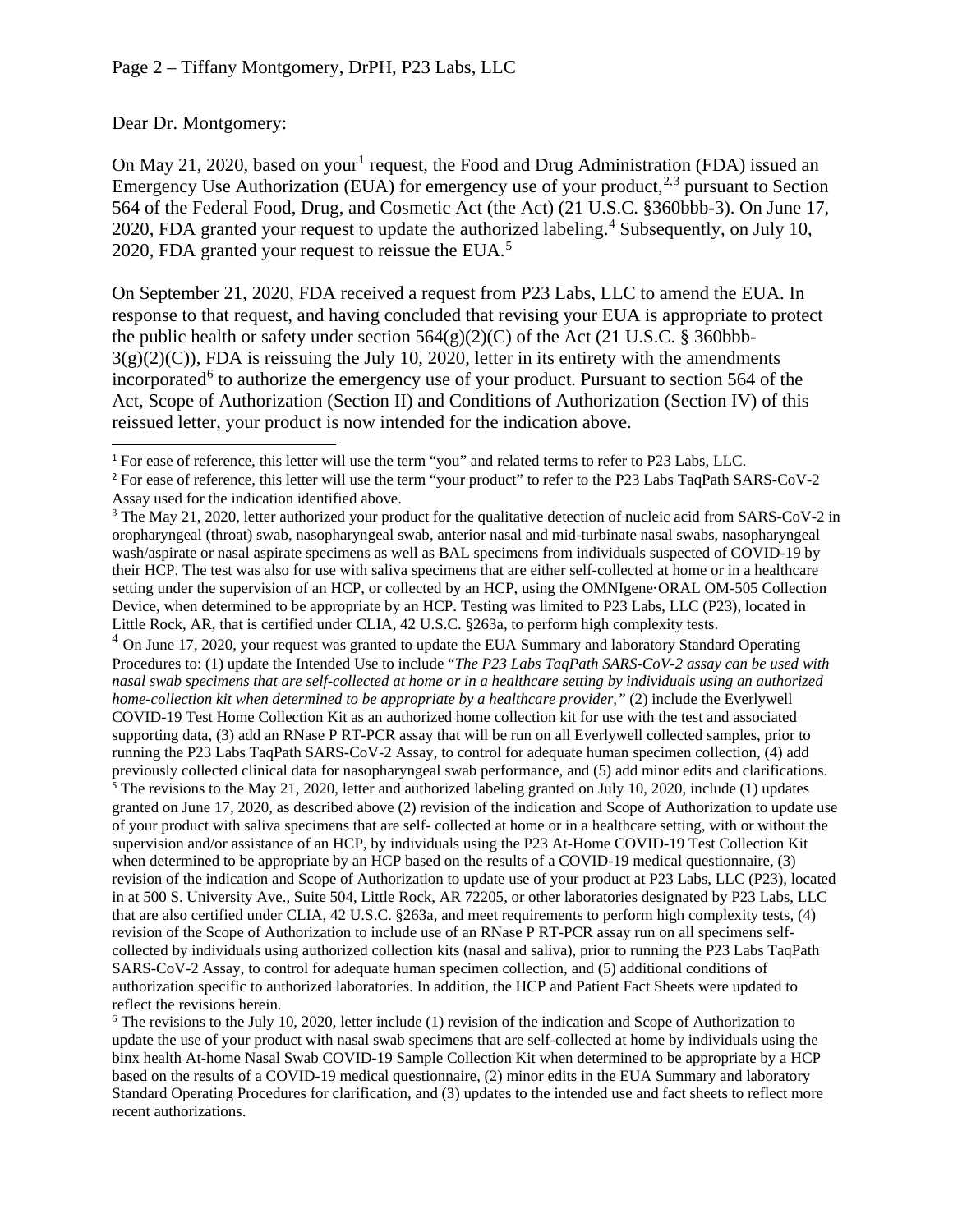On February 4, 2020, pursuant to Section 564(b)(1)(C) of the Act, the Secretary of the Department of Health and Human Services (HHS) determined that there is a public health emergency that has a significant potential to affect national security or the health and security of United States citizens living abroad, and that involves the virus that causes COVID-19. Pursuant to Section 564 of the Act, and on the basis of such determination, the Secretary of HHS then declared that circumstances exist justifying the authorization of emergency use of in vitro diagnostics for detection and/or diagnosis of the virus that causes COVID-19 subject to the terms of any authorization issued under Section  $564(a)$  of the Act.<sup>[7](#page-2-0)</sup>

FDA considered the totality of scientific information available in authorizing the emergency use of your product for the indication above. A summary of the performance information FDA relied upon is contained in the EUA Summary (identified below).

Having concluded that the criteria for issuance of this authorization under Section 564(c) of the Act are met, I am authorizing the emergency use of your product, described in the Scope of Authorization Section of this letter (Section II), subject to the terms of this authorization.

# **I. Criteria for Issuance of Authorization**

I have concluded that the emergency use of your product meets the criteria for issuance of an authorization under Section 564(c) of the Act, because I have concluded that:

- 1. The SARS-CoV-2 can cause a serious or life-threatening disease or condition, including severe respiratory illness, to humans infected by this virus;
- 2. Based on the totality of scientific evidence available to FDA, it is reasonable to believe that your product may be effective in diagnosing COVID-19, and that the known and potential benefits of your product when used for diagnosing COVID-19, outweigh the known and potential risks of your product; and
- 3. There is no adequate, approved, and available alternative to the emergency use of your product. [8](#page-2-1)

## **II. Scope of Authorization**

I have concluded, pursuant to Section 564(d)(1) of the Act, that the scope of this authorization is limited to the indication above.

## **Authorized Product Details**

Your product is a qualitative test for the detection of nucleic acid from SARS-CoV-2 in oropharyngeal (throat) swab, nasopharyngeal swab, anterior nasal and mid-turbinate nasal swabs,

<span id="page-2-0"></span> $\overline{a}$ <sup>7</sup> U.S. Department of Health and Human Services, *Determination of a Public Health Emergency and Declaration that Circumstances Exist Justifying Authorizations Pursuant to Section 564(b) of the Federal Food, Drug, and Cosmetic Act, 21 U.S.C.* § *360bbb-3*. 85 FR 7316 (February 7, 2020).

<span id="page-2-1"></span><sup>&</sup>lt;sup>8</sup> No other criteria of issuance have been prescribed by regulation under Section  $564(c)(4)$  of the Act.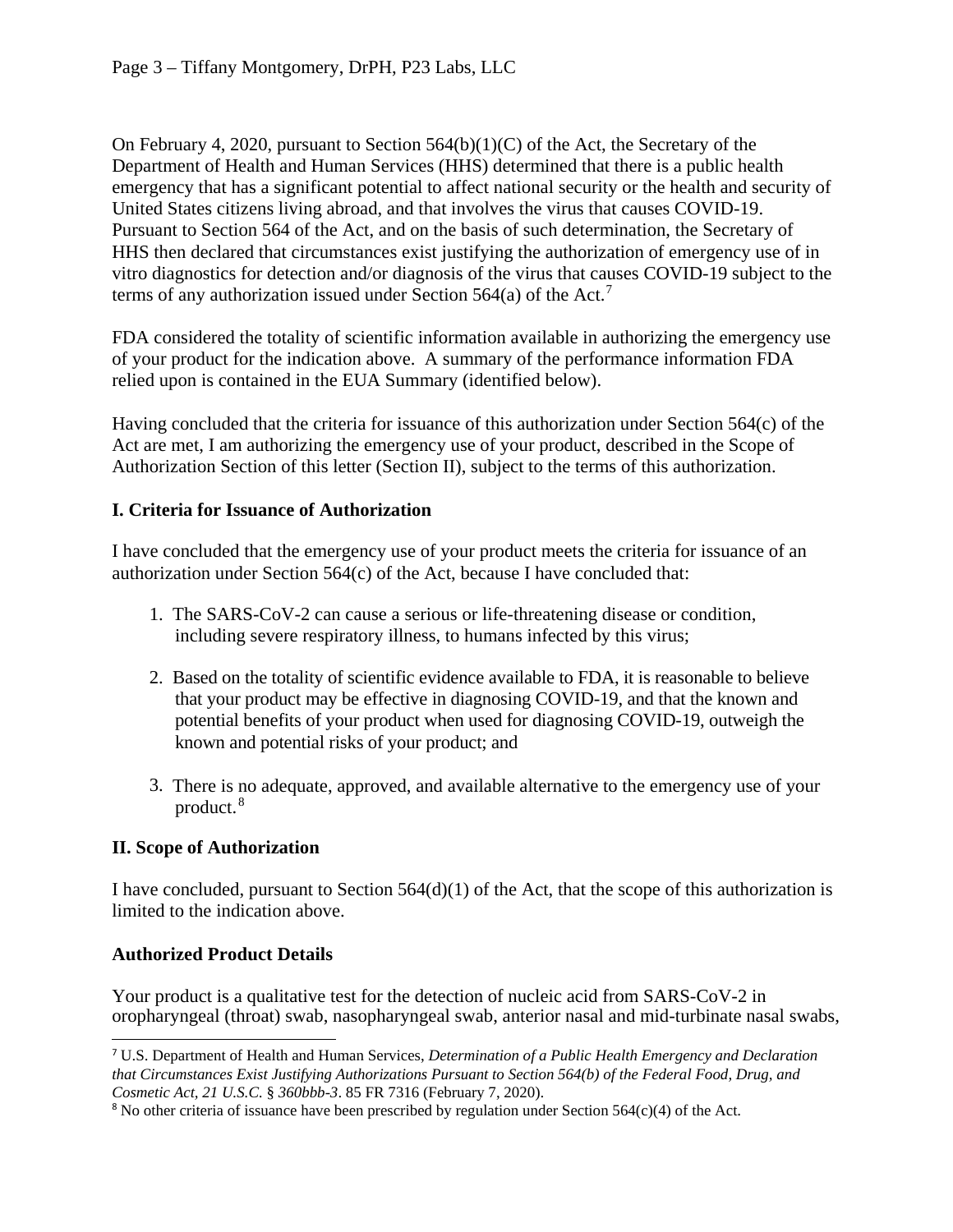nasopharyngeal wash/aspirate or nasal aspirate specimens as well as bronchoalveolar lavage (BAL) specimens from individuals suspected of COVID-19 by their HCP.

Saliva specimens may also be collected for use with your product using the P23 At-Home COVID-19 Test Collection Kit, that contains the OMNIgene·ORAL OM-505 Collection Device, to self-collect saliva specimens at home or in a healthcare setting, with or without the supervision and/or assistance of an HCP, when determined to be appropriate by an HCP based on the results of a COVID-19 medical questionnaire.

Your product can also be used with nasal swab specimens that are self-collected at home or in a healthcare setting with or without the supervision and/or assistance of an HCP, by individuals using the Everlywell COVID-19 Test Home Collection Kit or binx health At-home Nasal Swab COVID-19 Sample Collection Kit, when determined to be appropriate by an HCP based on the results of a COVID-19 medical questionnaire.

Testing is limited to P23 Labs, LLC (P23), located at 500 S. University Ave., Suite 504, Little Rock, AR 72205 or other laboratories designated by P23 Labs, LLC that are also certified under CLIA, 42 U.S.C. §263a, and meet requirements to perform high-complexity tests.

The SARS-CoV-2 nucleic acid is generally detectable in respiratory specimens and saliva during the acute phase of infection. Positive results are indicative of the presence of SARS-CoV-2 nucleic acid; clinical correlation with patient history and other diagnostic information is necessary to determine patient infection status. Positive results do not rule out bacterial infection or co-infection with other viruses. Negative results do not preclude SARS-CoV-2 infection and should not be used as the sole basis for patient management decisions. Negative results must be combined with clinical observations, patient history, and epidemiological information. Negative results for SARS-CoV-2 RNA from saliva should be confirmed by testing of an alternative specimen type if clinically indicated.

To use your product, SARS-CoV-2 nucleic acid is first extracted, isolated and purified from the specimens. The purified nucleic acid is then reverse transcribed into cDNA followed by PCR amplification and detection using an authorized real-time (RT) PCR instrument.

Your product uses all commercially sourced materials or other authorized materials and authorized ancillary reagents commonly used in clinical laboratories as described in the authorized procedures submitted as part of the EUA request.

Your product requires the following control materials, or other authorized control materials (as specified under Condition H below), that are to be run as outlined in the authorized procedures submitted as part of the EUA request. All controls listed below must generate expected results in order for a test to be considered valid, as outlined in the authorized procedures submitted as part of the EUA request:

- MS2 (Internal Positive Control) added to each clinical specimen and the Negative Extraction Control (NEC) prior to extraction - controls for specimen quality and demonstrates that nucleic acid was generated by the extraction process.
- External Positive Control monitors the integrity of nucleic acid extraction and RT-PCR.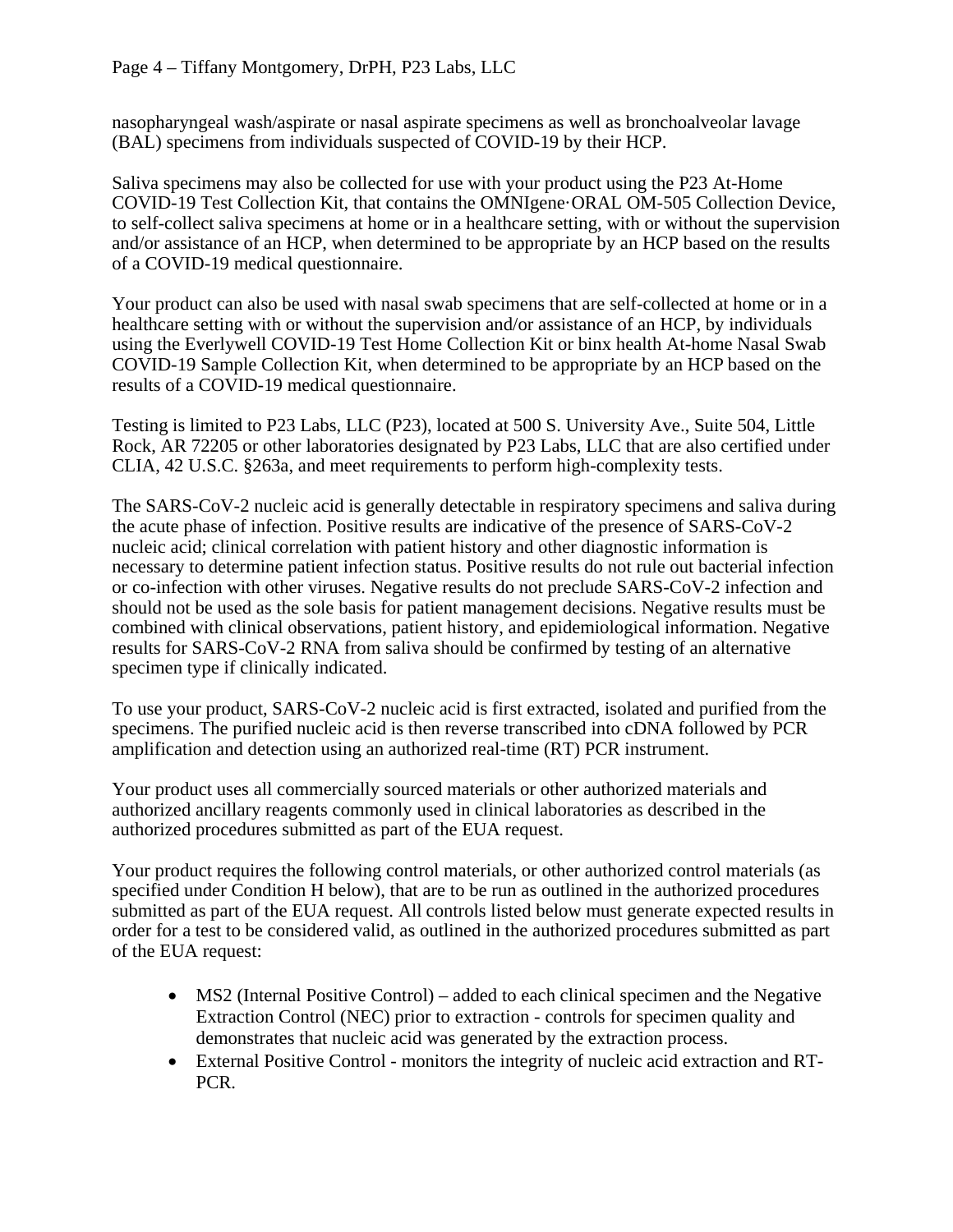- Negative Extraction Control (NEC) monitors for cross-contamination during RNA extraction and RT-PCR.
- Nuclease-Free Water (Negative Control; NTC) Nuclease-free, molecular-grade water used to monitor non-specific amplification, cross-contamination during experimental setup, and nucleic acid contamination of reagents.
- An RNase P RT-PCR assay run on all nasal or saliva specimens self-collected by individuals using authorized collection kits, prior to running the P23 Labs TaqPath SARS-CoV-2 Assay, to control for adequate human specimen collection.

Your product also requires the use of additional authorized materials and authorized ancillary reagents that are not included with your product and are described in the authorized labeling.

When using the P23 At-Home COVID-19 Test Collection Kit, which contains the OMNIgene·ORAL OM-505 Collection Device, individuals must follow all specimen collection and mailing instructions provided with the device, as described in the "P23 At-Home COVID-19 Test Collection Kit Saliva – HCP Supervised Instructions for Patients" or the "P23 At-Home COVID-19 Test Collection Kit Saliva – Unsupervised - Instructions for Patients." When using other specimen collection kits, individuals must similarly follow the instructions for the kit.

The above described product is authorized to be accompanied with the labeling submitted as part of the EUA request, and as described in the EUA summary (available at [https://www.fda.gov/medical-devices/coronavirus-disease-2019-covid-19-emergency-use](https://www.fda.gov/medical-devices/coronavirus-disease-2019-covid-19-emergency-use-authorizations-medical-devices/vitro-diagnostics-euas)[authorizations-medical-devices/vitro-diagnostics-euas\)](https://www.fda.gov/medical-devices/coronavirus-disease-2019-covid-19-emergency-use-authorizations-medical-devices/vitro-diagnostics-euas), and the following product-specific information pertaining to the emergency use, which is required to be made available to healthcare providers and patients:

- Fact Sheet for Healthcare Providers: P23 Labs TaqPath SARS-CoV-2 Assay
- Fact Sheet for Patients: P23 Labs TaqPath SARS-CoV-2 Assay

The above described product, when accompanied by the EUA Summary, Fact Sheet for Healthcare Providers, Fact Sheet for Patients, Master Standard Operating Procedure (SOP) for the P23 Labs TaqPath SARS-CoV-2 Assay, the P23 At-Home COVID-19 Test Collection Kit Saliva – HCP Supervised Instructions for Patients, the P23 At-Home COVID-19 Test Collection Kit Saliva – Unsupervised - Instructions for Patients, the COVID-19 Medical Questionnaire, the Sample Registration and Accessioning in LIMs SOP and the Specimen Acceptance and Rejection (Home-Collection) (collectively referenced as "authorized labeling") is authorized to be to be distributed to and used by P23 Labs, LLC (P23), located at 500 S. University Ave., Suite 504, Little Rock, AR 72205, or other laboratories designated by P23 Labs, LLC, despite the fact that it does not meet certain requirements otherwise required by applicable federal law.

I have concluded, pursuant to Section 564(d)(2) of the Act, that it is reasonable to believe that the known and potential benefits of your product, when used consistently with the Scope of Authorization of this letter (Section II), outweigh the known and potential risks of your product.

I have concluded, pursuant to Section  $564(d)(3)$  of the Act, based on the totality of scientific evidence available to FDA, that it is reasonable to believe that your product may be effective in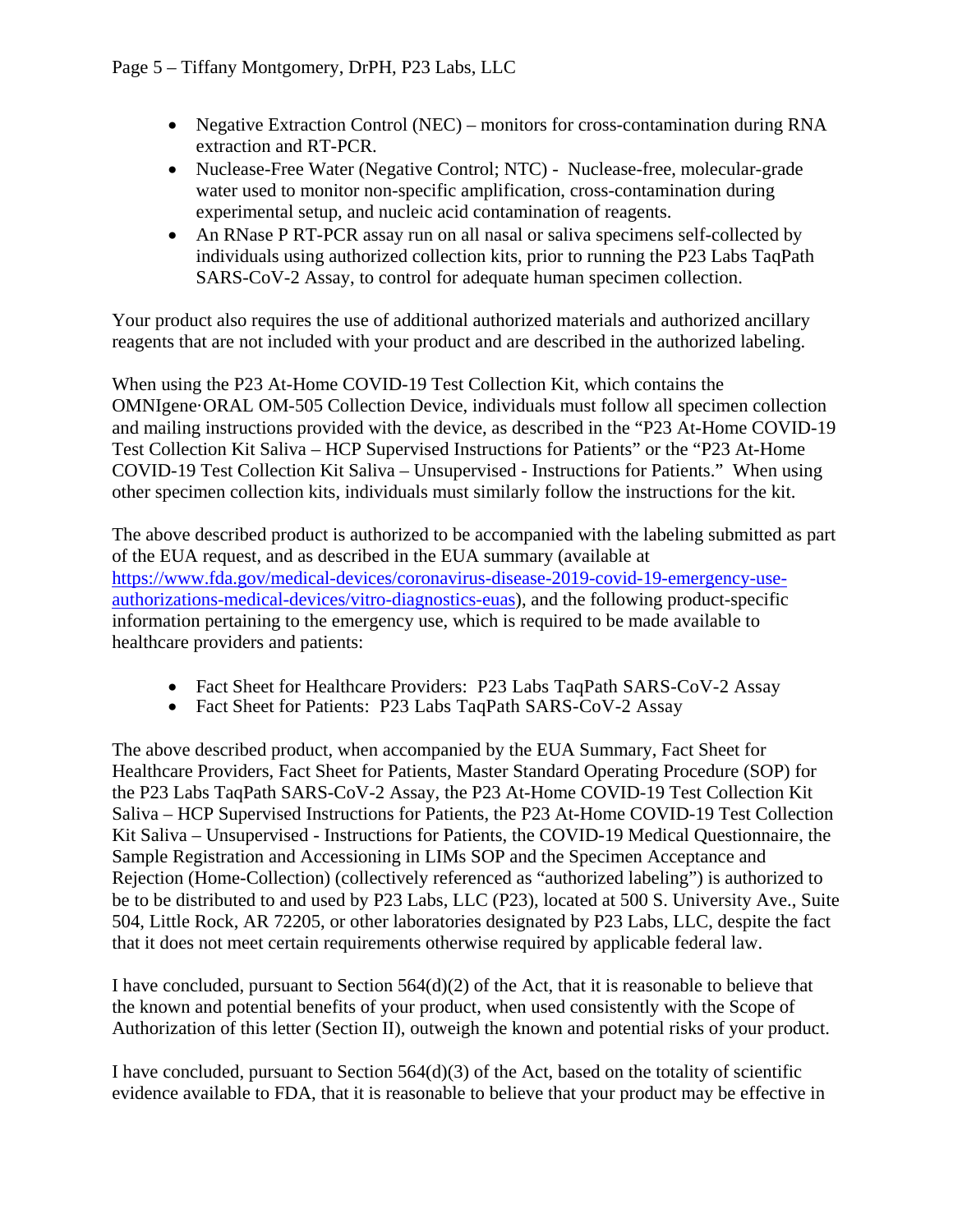diagnosing COVID-19, when used consistently with the Scope of Authorization of this letter (Section II), pursuant to Section  $564(c)(2)(A)$  of the Act.

FDA has reviewed the scientific information available to FDA, including the information supporting the conclusions described in Section I above, and concludes that your product (as described in the Scope of Authorization of this letter (Section II)) meets the criteria set forth in Section 564(c) of the Act concerning safety and potential effectiveness.

The emergency use of your product under this EUA must be consistent with, and may not exceed, the terms of this letter, including the Scope of Authorization (Section II) and the Conditions of Authorization (Section IV). Subject to the terms of this EUA and under the circumstances set forth in the Secretary of HHS's determination under Section 564(b)(1)(C) of the Act described above and the Secretary of HHS's corresponding declaration under Section 564(b)(1) of the Act, your product is authorized for the indication above.

# **III. Waiver of Certain Requirements**

I am waiving the following requirements for your product during the duration of this EUA:

• Current good manufacturing practice requirements, including the quality system requirements under 21 CFR Part 820 with respect to the design, manufacture, packaging, labeling, storage, and distribution of your product.

## **IV. Conditions of Authorization**

Pursuant to Section 564(e) of the Act, I am establishing the following conditions on this authorization:

# **P23 Labs, Inc. (You)**

- A. Your product must comply with the following labeling requirements under FDA regulations: the intended use statement  $(21 \text{ CFR } 809.10(a)(2)$ , (b) $(2)$ ); adequate directions for use (21 U.S.C. 352(f)), (21 CFR 809.10(b)(5), (7), and (8)); appropriate limitations on the use of the device including information required under 21 CFR  $809.10(a)(4)$ ; and any available information regarding performance of the device, including requirements under 21 CFR 809.10(b)(12).
- B. You will make your product available with the authorized labeling to authorized laboratories.
- C. You will inform authorized laboratories and relevant public health authorities of this EUA, including the terms and conditions herein, and any updates made to your product and authorized labeling.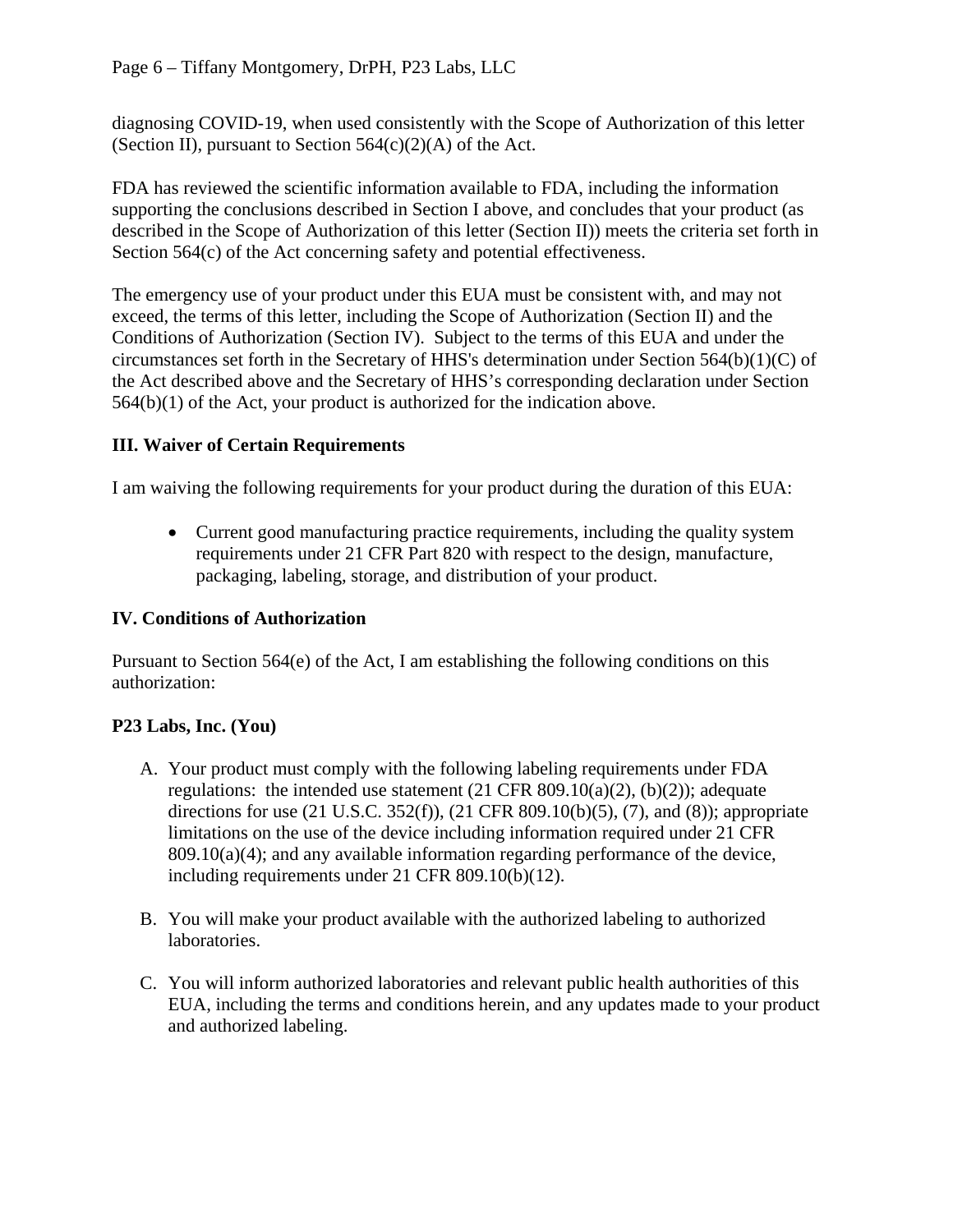- D. You will ensure that authorized laboratories using your product have a process in place for reporting test results to healthcare providers and relevant public health authorities, as appropriate.
- E. You will maintain records of the authorized laboratories to which you distribute your product, and test usage.
- F. You will collect information on the performance of the test. You will report to FDA any suspected occurrence of false positive or false negative results and significant deviations from the established performance characteristics of the product of which you become aware.
- G. You are authorized to make available additional information relating to the emergency use of your authorized test that is consistent with, and does not exceed, the terms of this letter of authorization.
- H. You may request changes to this EUA for your product, including to the Scope of Authorization (Section II in this letter) or to the authorized labeling. Any request for changes to this EUA should be submitted to the Division of Microbiology (DMD)/Office of Health Technology 7 (OHT7)-Office of In Vitro Diagnostics and Radiological Health (OIR)/Office of Product Evaluation and Quality (OPEQ)/Center for Devices and Radiological Health (CDRH), and require appropriate authorization from FDA prior to implementation.
- I. You will make available on your website(s), if applicable, the Fact Sheet for Healthcare Providers, the Fact Sheet for Patients, the P23 At-Home COVID-19 Test Collection Kit Saliva – HCP Supervised Instructions for Patients, and the "P23 At-Home COVID-19 Test Collection Kit Saliva – Unsupervised - Instructions for Patients, and any other home specimen collection kit instructions authorized for use with your product. You will make available all instructions related to the self-collection of saliva specimens using the P23 At-Home COVID-19 Test Collection Kit, or any other home specimen collection kit authorized for use with your product, both in the distributed kit and on your website.
- J. You will evaluate the analytical limit of detection and assess traceability of your product with any FDA-recommended reference material(s). $9$  After submission to and concurrence with the data by FDA, you will update the EUA summary to reflect the additional testing.
- K. You will have a process in place to track adverse events, including any occurrence of false results with your authorized test and report any such events to FDA pursuant to 21 CFR Part 803.
- L. You will additionally track adverse events associated with the P23 At-Home COVID-

<span id="page-6-0"></span> <sup>9</sup> Traceability refers to tracing analytical sensitivity/reactivity back to an FDA-recommended reference material. FDA may request, for example, that you perform this study in the event that we receive reports of adverse events concerning your authorized test.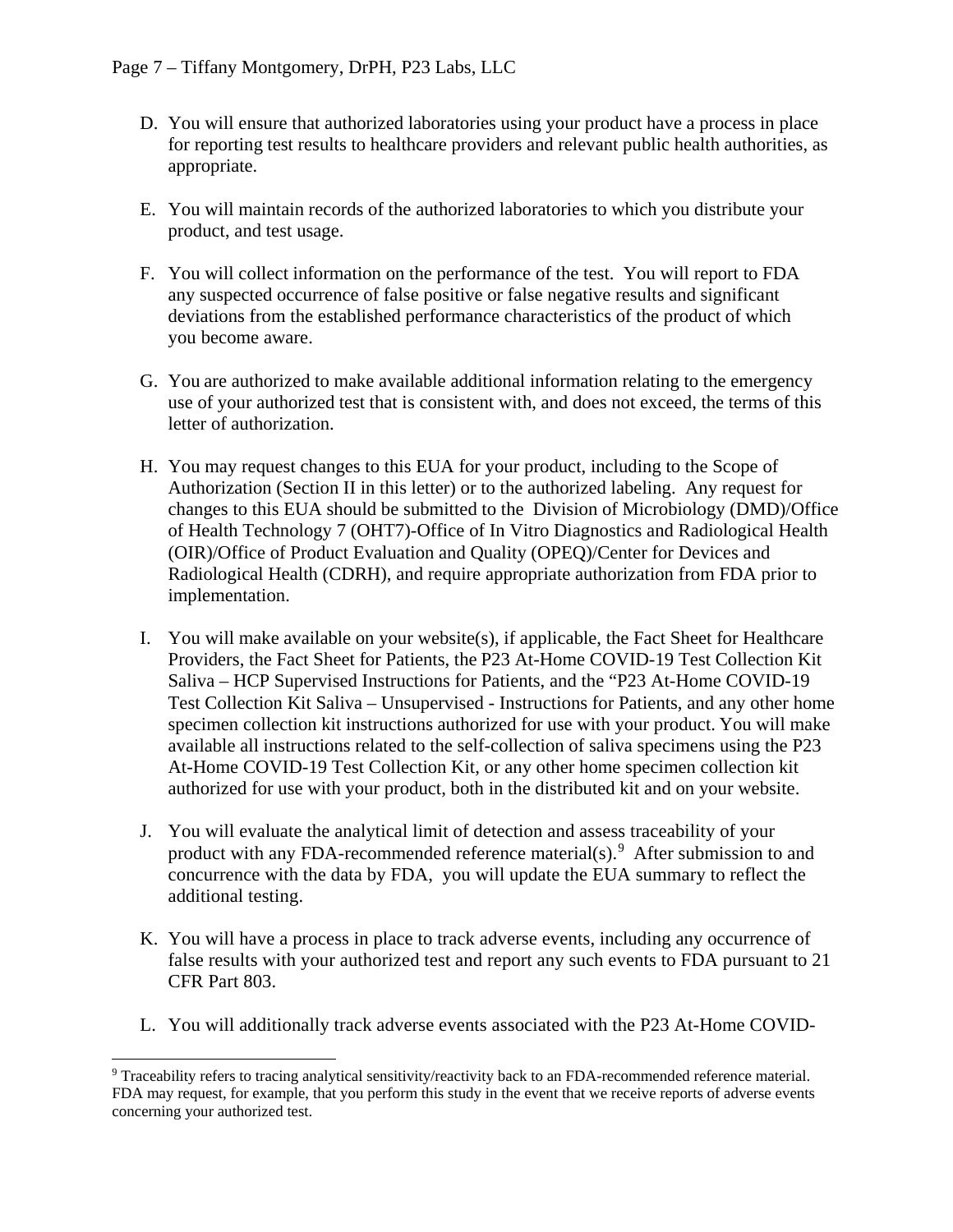19 Test Collection Kit, or any other home specimen collection kit authorized for use with your product, including occurrences of false results and report to FDA under 21 CFR Part 803. Serious adverse events, especially unexpected biosafety concerns, should immediately be reported to DMD/OHT7-OIR/OPEQ/CDRH (via email: [CDRH-](mailto:CDRH-EUA-Reporting@fda.hhs.gov)[EUA-Reporting@fda.hhs.gov\)](mailto:CDRH-EUA-Reporting@fda.hhs.gov).

## **P23 Labs, Inc. (You) and Other Authorized Laboratories**

- M. You and other authorized laboratories using your product will include with test result reports, all authorized Fact Sheets. Under exigent circumstances, other appropriate methods for disseminating these Fact Sheets may be used, which may include mass media.
- N. You and authorized laboratories using your product will use your product as outlined in the authorized labeling. Deviations from the authorized procedures, including the authorized instruments, authorized extraction methods, authorized clinical specimen types, authorized home specimen collection kits, authorized control materials, authorized other ancillary reagents and authorized materials required to use your product are not permitted.
- O. You and other authorized laboratories when testing authorized specimens self-collected using home-collection kits authorized for use with your product you must have in place a suitable specimen receipt and accessioning protocol SOP and/or follow any specimen accessioning protocol provided with the self-collection kit and/or outlined in the P23 Labs Master SOP when accepting specimens for testing.
- P. You and other authorized laboratories that receive your product will inform relevant public health authorities of their intent to run your product prior to initiating testing.
- Q. You and other authorized laboratories using your product will have a process in place for reporting test results to healthcare providers and relevant public health authorities, as appropriate.
- R. You and other authorized laboratories will collect information on the performance of your product and report to DMD/OHT7-OIR/OPEQ/CDRH (via email: [CDRH-EUA-](mailto:CDRH-EUA-Reporting@fda.hhs.gov)[Reporting@fda.hhs.gov\)](mailto:CDRH-EUA-Reporting@fda.hhs.gov) and you [\(info@p23labs.com\)](mailto:info@p23labs.com) any suspected occurrence of false positive or false negative results and significant deviations from the established performance characteristics of your product of which they become aware.
- S. All laboratory personnel using your product must be appropriately trained in PCR techniques and use appropriate laboratory and personal protective equipment when handling this kit, and use your product in accordance with the authorized labeling.
- T. You and other authorized laboratories using your product will ensure that any records associated with this EUA, including test usage, are maintained until otherwise notified by FDA. Such records will be made available to FDA for inspection upon request.